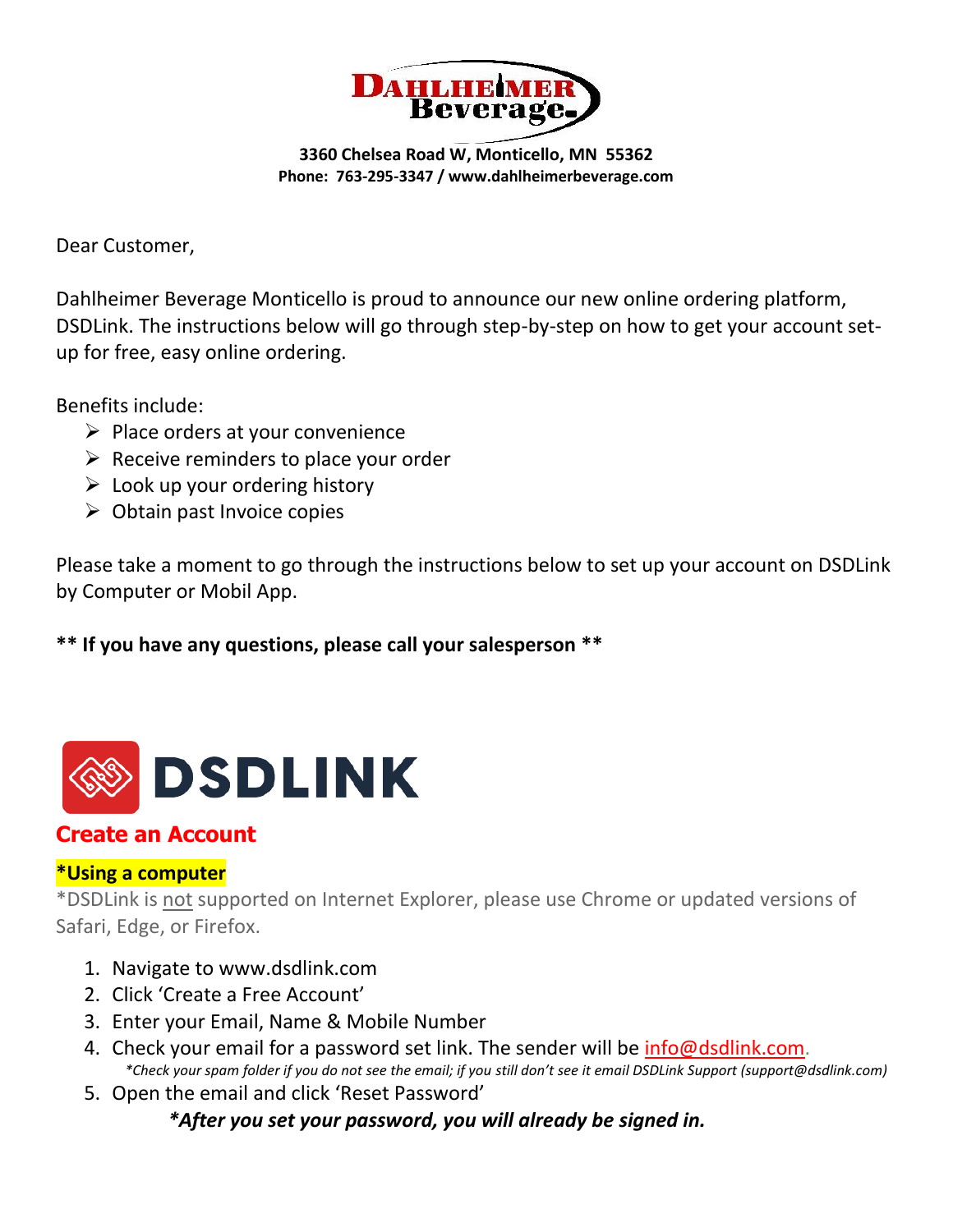# **Attach your Business**

- 1. Select Manage
- 2. Select Business
- 3. Select Connect a New Business…Add distributor screen will pop-up
- 4. Select Dahlheimer Beverage Monticello **(type in 'Monticello' to find it quickly)**

| 른         | <b>SPENINK</b> 3       |                          |                                  |                                 |  |
|-----------|------------------------|--------------------------|----------------------------------|---------------------------------|--|
| A.        | Home                   |                          | <b>HE DSD LINK-TEST BRAINERD</b> |                                 |  |
|           | $\Box$ Shop            |                          | Manage business information      |                                 |  |
|           | $\overline{R}$ Cart    |                          | <b>Distributors</b>              | <b>Business</b><br><b>Users</b> |  |
| ë         | <b>Orders</b>          |                          | <b>Business name</b>             | <b>DSD LINK-TEST BRAINERD</b>   |  |
| ◉         | <b>Invoices</b>        |                          |                                  |                                 |  |
|           | <b>C</b> Manage        |                          | <b>Business address</b>          | 923 Wright St, Brainerd, 56401  |  |
| GB.       | <b>Retail Insights</b> | $\overline{\phantom{a}}$ |                                  |                                 |  |
| <b>PD</b> | <b>Connect POS</b>     | $\overline{\phantom{0}}$ | <b>Connect a New Business</b>    |                                 |  |

- 5. Enter your Customer ID, a **past** invoice number & Connect to Distributor
- 6. Select your business and click confirm

 **You're done!** \*If you order for multiple businesses repeat these steps

#### **\*Using a mobile device**

- *Download DSDLink from the Apple App Store/Google Play on your smart device*
- 1. Click 'Create A Free Account'
- 2. Enter your Email, Name & Mobile Number
- 3. Check your email for a password set link. The sender will be [info@dsdlink.com.](mailto:info@dsdlink.com) *\*Check your spam folder if you do not see the email*; *if you still don't see it email DSDLink Support (support@dsdlink.com)*
- 4. Click 'Reset Password'

After you set your password, return to the mobile application and sign in using your email address and password you just set - swipe through or skip the tutorial

- 1. Select Manage Businesses
- 2. Select Connect a New Business…Add distributor screen will pop-up
- 3. Select Dahlheimer Beverage Monticello **(type in 'Monticello' to find it quickly)**

| $\Box$ $\mathcal{P}$ $\blacksquare$<br>9:51                                |                              |                 |                                |   |
|----------------------------------------------------------------------------|------------------------------|-----------------|--------------------------------|---|
| ⚾<br>三                                                                     | 3:44                         | 페 오 ■○          |                                |   |
| Gathering updated data from your distributors<br>0%                        | 三                            |                 |                                |   |
| Select Business Here<br>高                                                  | ÷                            |                 |                                |   |
| Shopping products for                                                      | Manage business information  |                 | <b>Add distributor</b>         | X |
| 3. Search products                                                         | <b>Distributors</b><br>Users | <b>Business</b> |                                |   |
| <b>Select business</b><br>×                                                | Business name                |                 |                                |   |
| Brown Bag CLUB - Olathe<br>$\circ$<br>1078 W Santa Fe Ste B, Olathe, 66061 |                              |                 | $\circ$<br>Monticello          |   |
| Manage businesses<br>챱                                                     | Business address             |                 |                                |   |
|                                                                            |                              |                 | Dahlheimer Beverage Monticello |   |
| Confirm                                                                    | Connect a New Business       |                 | Monticello, MN                 |   |
| Plane hofma This Tim 02 10-45-00-81                                        |                              |                 |                                |   |

- 4. Enter your Customer ID, a **past** invoice number & Connect to Distributor
- 5. Select your business and click confirm

 **You're done!** \*If you order for multiple businesses repeat these steps